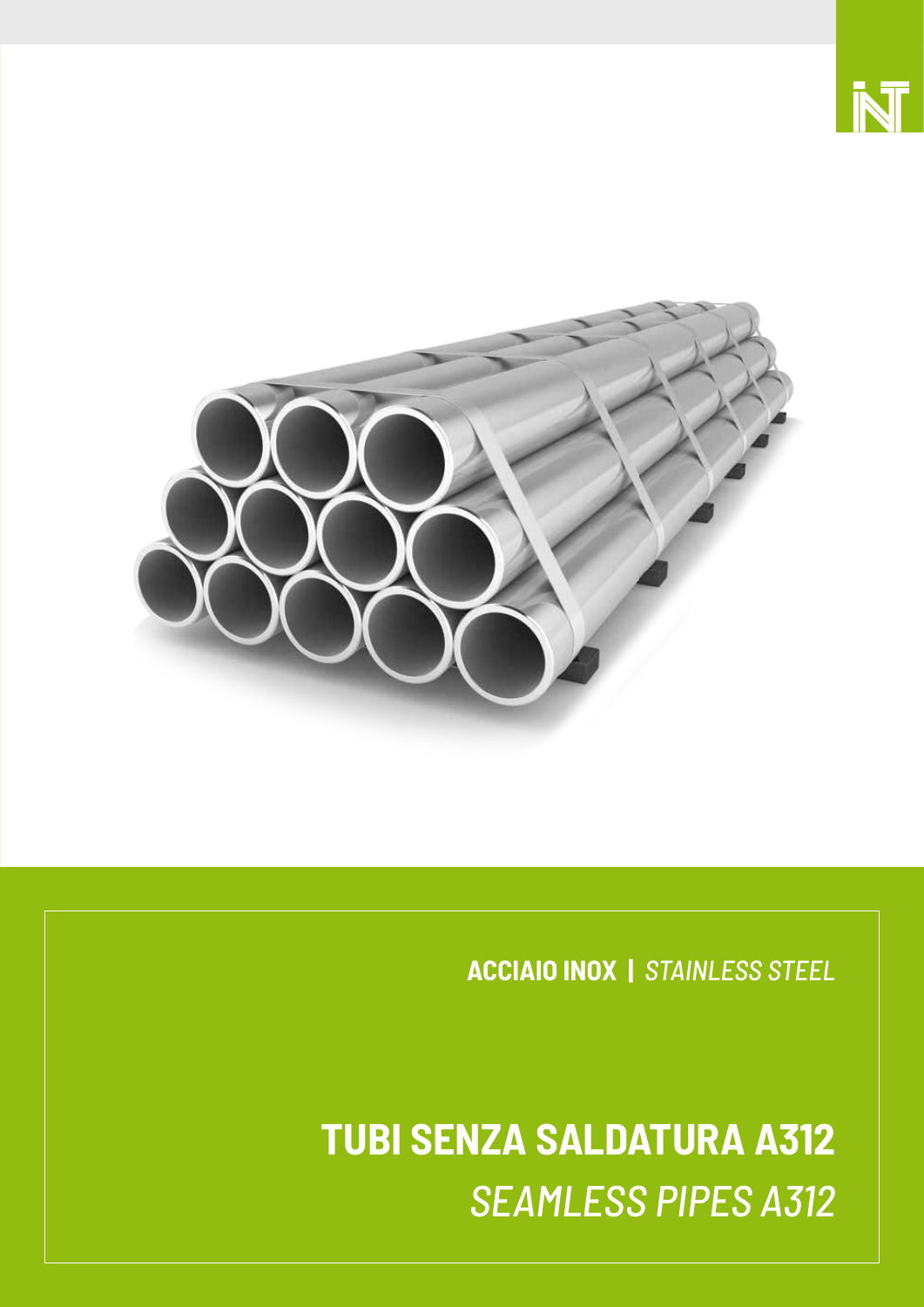# **INFORMAZIONI GENERALI** *GENERAL INFORMATION*

Ī

| <b>Grado</b><br>Grade |       | <b>Composizione %</b><br>Composition % |       |       |      |               |               |               |        |
|-----------------------|-------|----------------------------------------|-------|-------|------|---------------|---------------|---------------|--------|
| Grade WP              | С     | Mn                                     | P     | c     | Si   | Ni            | Cr            | Mo            | Others |
| TP304L                | 0.035 | 2.00                                   | 0.045 | 0.030 | 1.00 | 8.0-13.0      | 18.0-20.0     |               |        |
| TP316L                | 0.035 | 2.00                                   | 0.045 | 0.030 | 1.00 | $10.0 - 14.0$ | $16.0 - 18.0$ | $2.00 - 3.00$ |        |

# **TOLLERANZE**

## *TOLERANCES*

| <b>Diametro</b><br><b>Diameter</b>     | <b>Spessore %</b><br>Thickness % |         |  |  |
|----------------------------------------|----------------------------------|---------|--|--|
| $10.3 < D \le 73$ tutti i rapporti t/D | $+20$                            | $-12.5$ |  |  |
| $88.9 < D \leq 457$ con t/D $\leq 5\%$ | $+22.5$                          | $-12.5$ |  |  |
| $88.9 < D \leq 457$ con t/D $> 5\%$    | $+15.0$                          | $-12.5$ |  |  |

#### Dove t = spessore nominale D = diametro esterno

#### *Where*

*t = nominal wallthickness D = ordered outside diameter*

| Grado di acciaio<br>Steel grade | <b>Snervamento</b><br><b>Yield Strength</b><br>min. ksi [MPa] | <b>Rottura</b><br><b>Tensile Strength</b><br>min. ksi [MPa] |  |  |
|---------------------------------|---------------------------------------------------------------|-------------------------------------------------------------|--|--|
| TP304L/TP316L                   | 25 [170]                                                      | 70 [485]                                                    |  |  |

| Diametro esterno mm<br>Outside diameter mm |        |        |  |  |  |
|--------------------------------------------|--------|--------|--|--|--|
| $10.3 < B \leq 48.3$                       | $+0.4$ | $-0.8$ |  |  |  |
| $48.3 < B \le 114.3$                       | $+0.8$ | $-0.8$ |  |  |  |
| $114.3 < B \le 219.1$                      | $+1.6$ | $-0.8$ |  |  |  |
| $219.1 < D \le 457$                        | +24    | -0.8   |  |  |  |

Nota: i dati tecnici su questo catalogo sono indicativi e non impegnativi / Note: the technical data reported in this catalogue is proximative and not binding. Data di emissione: 2020 Revisione: 01 / Date of issue: 2020 Revision: 01 - Copyright ® Intertubi S.p.a. Tutti i diritti riservati / Copyright ® Intertubi S.p.a. All rights reserved